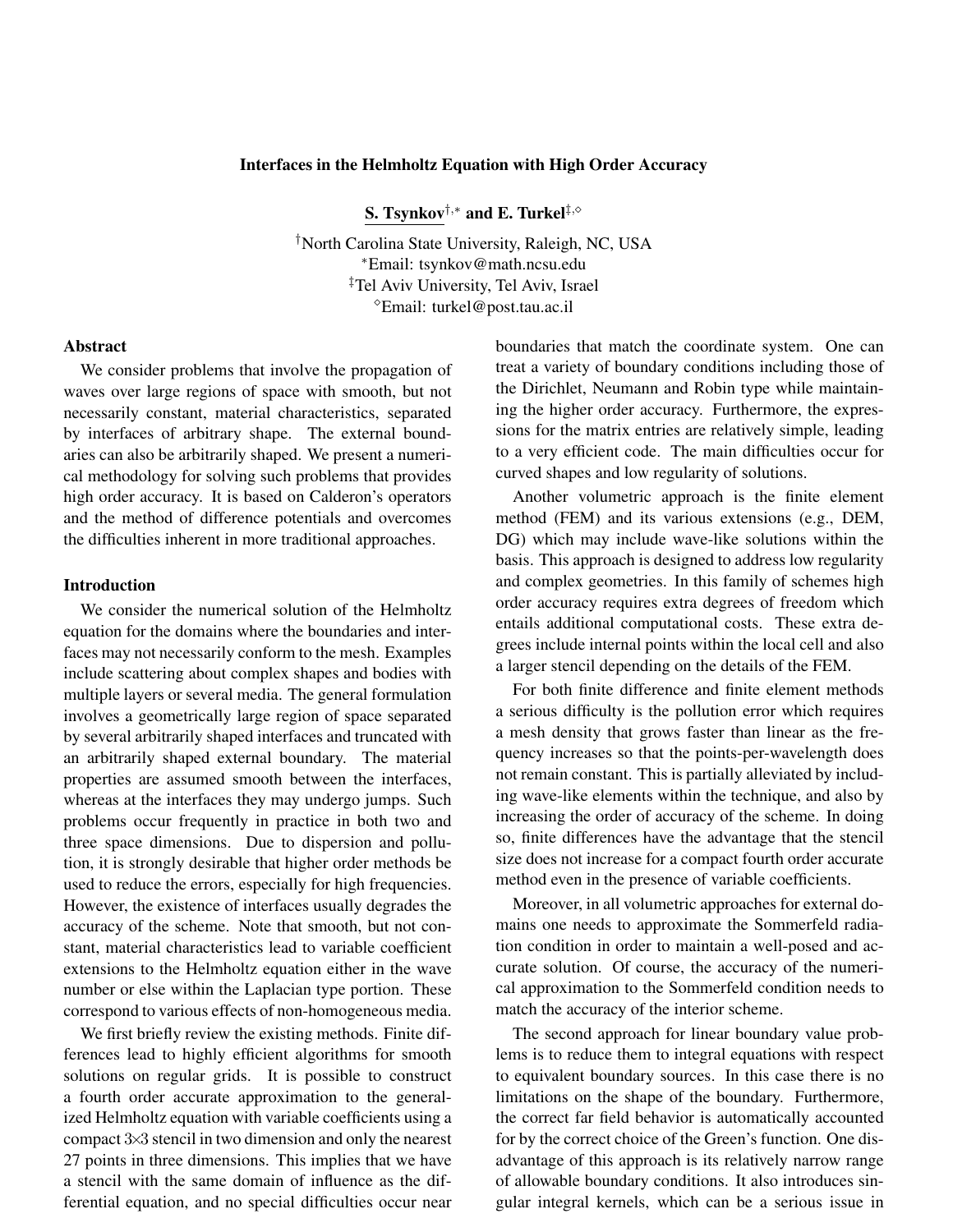practice. These two disadvantages are hard to overcome. In general, the approach is limited to constant coefficients (i.e., to homogeneous media). For variable coefficients one needs to numerically construct the Green's function appropriate to the specific equation being solved, which is very expensive. Finally, the integral approach requires the inversion of a dense matrix over the boundary, which can be alleviated though by fast multipole methods.

In our new approach we use Calderon's operators that combine the strong points of both volumetric and boundary methods yet are free from their shortcomings. The general philosophy applies to wave propagation, heat transfer, linear elasticity, electro- and magnetostatics, Stokes flows, etc. In the current study, we shall concentrate on acoustic waves in the frequency domain.

#### Objectives of the current work

Our main goal is to construct a high order method for problems with solutions that are predominantly smooth but contain interfaces of a general, yet also smooth, shape. The method should match the geometric flexibility of boundary integral methods, but without singular integrals, and while not being limited to constant coefficients.



Figure 1: Schematic.

The new technique will use only simple structured grids, e.g., Cartesian or polar. In the regions of smoothness, we employ high order compact schemes [1, 2] on such grids. These schemes are very economical and avoid the redundancy of high order FEM and discontinuous enrichment methods (which automatically allow for irregularities anywhere). The boundaries and interfaces that are not aligned with the grid will be treated by Calderon's operators and the method of difference potentials [3]. This involves no loss of accuracy for arbitrarily shaped boundaries. Unlike finite elements, the approximating space is very narrow, yielding highly efficient methods.

The use of Calderon's operators provides maximum generality for treating the boundary conditions. boundary representations inherit the accuracy of the core scheme, and high order accuracy is readily achievable for non-conforming boundaries. Hence, no adverse effects due to staircasing occur on regular structured grids with curved boundaries. Variable coefficients present no difficulties. There is no need to consider integral equations of the first or second kind, and no numerical approximation of singular integrals is required. Perhaps most important, the procedure is automatic. The discrete equations are fully characterized in algorithmic terms. It also possible to prove that the equivalent boundary problem that involves the Calderon projection is always well-posed. The extension from internal domains to problems on unbounded domains can be handled in a natural way.

## *Continuous formulation*

We first describe the method for the continuous problem and then extend it to the discrete formulation.

Consider a homogeneous second order PDE  $Lu = 0$ (e.g., the Helmholtz equation) on the domain  $\Omega \subset \mathbb{R}^n$ ,  $\Gamma = \partial \Omega$ , with G being the fundamental solution. A generalized Calderon's potential on  $\Omega$  with vector density  $\xi_{\Gamma} \equiv (\xi_0, \xi_1)|_{\Gamma}$  is given by [3–5]

$$
\boldsymbol{P}_{\Omega}\boldsymbol{\xi}_{\Gamma}(\boldsymbol{x}) = \int_{\Gamma} \bigg( \xi_0(\boldsymbol{y}) \frac{\partial G}{\partial \boldsymbol{n}}(\boldsymbol{x} - \boldsymbol{y}) - \xi_1(\boldsymbol{y}) G(\boldsymbol{x} - \boldsymbol{y}) \bigg) ds_{\boldsymbol{y}}.
$$

If  $\xi_{\Gamma} = Tr u \equiv (u, \frac{\partial u}{\partial n})\Big|_{\Gamma}$ , this expression reduces to the classical Green's formula for  $x \in \Omega$ .

The Calderon projection is defined as the trace of the potential at the boundary:  $P_{\Gamma} \xi_{\Gamma} = Tr P_{\Omega} \xi_{\Gamma}$ . Its key property is that  $\xi_{\Gamma}$  satisfies the boundary equation with projection (BEP):  $P_{\Gamma} \xi_{\Gamma} = \xi_{\Gamma}$  iff  $\exists u$  in  $\Omega$ ,  $Lu = 0$  and  $\boldsymbol{Tru}=\boldsymbol{\xi}_{\Gamma}$ .

Let  $w(x)$  be an auxiliary smooth function such that  $Trw = \xi_{\Gamma}$ , then for  $x \in \Omega$  we have:

$$
w(\boldsymbol{x}) = \int_{\Omega} G\boldsymbol{L}w d\boldsymbol{y} + \int_{\Gamma} \left( w \frac{\partial G}{\partial \boldsymbol{n}} - \frac{\partial w}{\partial \boldsymbol{n}} G \right) ds_{\boldsymbol{y}}.
$$

Consequently,  $P_{\Omega} \xi_{\Gamma}(x) = w(x) - \int$ Ω  $GLwdy, x \in \Omega.$ Note that this equivalent definition of  $P_{\Omega}$  no longer contains surface integrals. In addition, the potential appears insensitive to the choice of w.

For variable coefficients, we extend this by the following argument. Let  $g =$  $\int \mathbf{L} w, \quad \mathbf{x} \in \Omega,$  $0, \quad x \notin \Omega.$ . Then,  $\int_{\Omega} G\textit{L}w d\textit{y} = \int Gg d\textit{y} \equiv \textit{G}g$  is a solution to  $\textit{L}v = g$ , where G denotes Green's operator. Hence,

$$
\boldsymbol{P}_{\Omega}\boldsymbol{\xi}_{\Gamma}=w-\boldsymbol{G}\boldsymbol{g}\equiv w-\boldsymbol{G}\left(\boldsymbol{L}w\big|_{\Omega}\right),\quad \boldsymbol{x}\in\Omega.
$$

When  $L$  is a more general operator assume there is a unique solution in  $\Omega_0 \supset \Omega$  (subject to some BC at  $\partial \Omega_0$ ):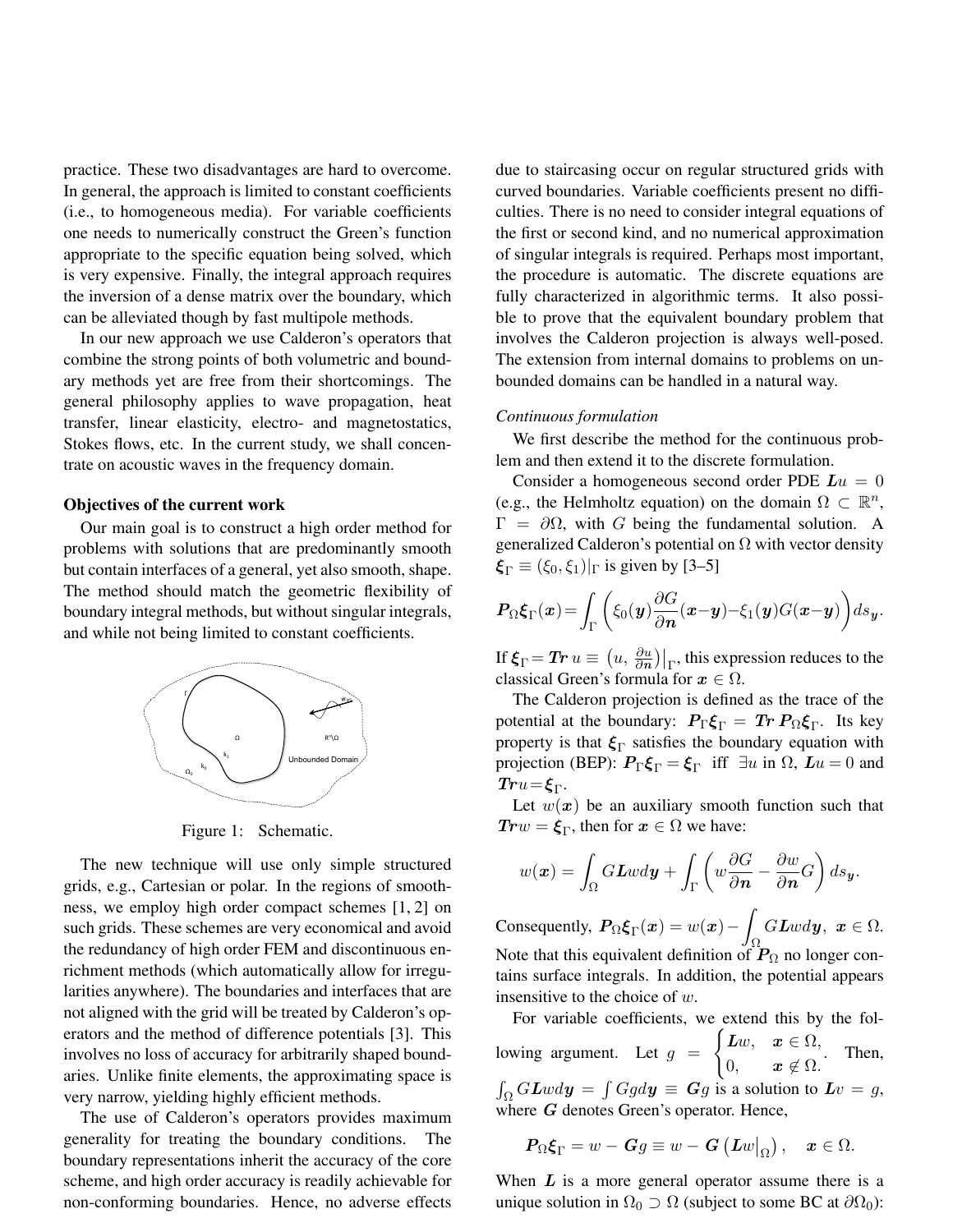$v = Gg$ . Then Calderon's potential is given by  $P_{\Omega} \xi_{\Gamma} =$  $w - Gg$ , and the projection is  $P_{\Gamma} \xi_{\Gamma} = Tr P_{\Omega} \xi_{\Gamma}$ . It has the same key property:  $P_{\Gamma} \xi_{\Gamma} = \xi_{\Gamma}$  iff  $\exists u : \xi_{\Gamma} = Tru$ and  $Lu=0$  in  $\Omega$ .

Solving equation  $Lv = g$  on  $\Omega_0$  is referred to as the auxiliary problem (AP). There is flexibility in choosing the AP, which implies flexibility in computing  $P_{\Gamma}$  (e.g., there may be no convolutions at all). Note that regardless of the specific AP, the range  $\text{Im} \mathbf{P}_{\Gamma}$  stays the same. In other words, changing the AP means changing the projection "angle" onto the same manifold.

For the inhomogeneous equation  $Lu = f$  in  $\Omega$ , the BEP also becomes inhomogeneous:  $P_{\Gamma} \xi_{\Gamma} + Tr G f = \xi_{\Gamma}$ . If a given  $\xi_{\Gamma}$  satisfies the BEP, then the corresponding solution is given by the generalized Green's formula:  $u = P_{\Omega} \xi_{\Gamma} + Gf$ . We emphasize that all these constructs, and foremost, the equivalence of a PDE in  $\Omega$  and the BEP on  $\Gamma$ , holds without specifying the boundary conditions.

Given a boundary condition on  $\Gamma: I_{\Gamma}u = \phi$ , it is recast as  $\mathbf{l}_{\Gamma}$  ( $\mathbf{P}_{\Omega} \boldsymbol{\xi}_{\Gamma} + \mathbf{G} f$ ) =  $\phi$ , and this equation is solved along with the corresponding BEP only on Γ. This provides a universal approach to accounting for general boundary conditions (rather than only the simplest Dirichlet/Neumann/Robin boundary conditions). So we can be handle equally well other types e.g. slant derivative, mixed, radiation, non-local, etc.

Moreover, interface (e.g., transmission) problems are addressed similarly. Let  $\bar{L}_1 u = \phi_1$  hold on  $\mathbb{R}^n \backslash \Omega$ , and let the corresponding BEP be

$$
\boldsymbol{Q}_{\Gamma}\boldsymbol{\xi}_{\Gamma}^{(1)}+\boldsymbol{Tr}\boldsymbol{G}_1f_1+\boldsymbol{Tr}u^{(\mathrm{imp})}=\boldsymbol{\xi}_{\Gamma}^{(1)},
$$

where  $u^{(imp)}$  is the impinging field (additional excitation). The two BEPs, interior and exterior, are solved along with the given interface condition:

$$
\pmb{A}\pmb{\xi}_\Gamma-\pmb{B}\pmb{\xi}_\Gamma^{(1)}=\pmb{\varphi}
$$

that can be most general — any  $A$ ,  $B$ , or  $\varphi$ .

A very important consideration is that for either constant or variable coefficients, if the original problem on  $\Omega$ is well-posed, then the reduced boundary problem on  $\Gamma$  is also well-posed. There is no need to consider Fredholm equations of the first or second kind.

Assume the problem:  $\mathbf{L}u = 0$ ,  $\mathbf{l}_{\Gamma}u = \phi$ , is well-posed on  $\Omega: ||u|| \leq c||\phi||$ , where  $c =$  const. The equivalent boundary problem is  $P_{\Gamma} \xi_{\Gamma} - \xi_{\Gamma} = 0$ ,  $l_{\Gamma} (P_{\Omega} \xi_{\Gamma}) = \phi$ . Then,  $\|\boldsymbol{\xi}_{\Gamma}\| \leq c_1 \|\phi\|$  because  $\boldsymbol{\xi}_{\Gamma} = \boldsymbol{T}ru$ . Let  $\psi_{\Gamma}$  be a perturbation so that we solve  $P_{\Gamma} \xi_{\Gamma} - \xi_{\Gamma} = \psi_{\Gamma}$ ,  $l_{\Gamma} (P_{\Omega} \xi_{\Gamma}) = \phi$ . Then, the following estimate holds for the perturbed problem:  $\|\boldsymbol{\xi}_{\Gamma}\| \leq C(\|\phi\|+\|\boldsymbol{\psi}_{\Gamma}\|)$ , where C depends on  $\|\boldsymbol{P}_{\Omega}\|$ 

and  $||P_{\Gamma}||$ , but not on  $\phi$  or  $\psi_{\Gamma}$ . The proof exploits the split of the entire space of traces  $\xi_{\Gamma}$  into incoming and outgoing waves:  $\text{Im} \boldsymbol{P}_{\Gamma} \oplus \text{Ker} \boldsymbol{P}_{\Gamma}$  [3,6].

# *Discrete formulation*

We next consider the extension to the discrete case for Calderon's potentials and projections. Let  $\mathbb{N}_0$  and  $\mathbb{M}_0$  be two regular grids on the domain  $\Omega_0$ , on which we approximate u and f, respectively, of the equation  $Lu = f$ . Let  $L^{(h)}$  be the discrete operator on the stencil  $\mathbb{N}_m$  centered at  $m \in \mathbb{M}_0$ . We emphasize that the boundary  $\Gamma$  does not have to conform to  $\mathbb{N}_0$ . Introduce the grid subsets:

$$
\mathbb{M}^+ = \mathbb{M}_0 \cap \Omega, \quad \mathbb{M}^- = \mathbb{M}_0 \backslash \mathbb{M}^+ = \mathbb{M} \cap (\Omega_0 \setminus \Omega),
$$
  

$$
\mathbb{N}^+ = \bigcup_{m \in \mathbb{M}^+} \mathbb{N}_m, \quad \mathbb{N}^- = \bigcup_{m \in \mathbb{M}^-} \mathbb{N}_m, \quad \gamma = \mathbb{N}^+ \cap \mathbb{N}^-.
$$

The grid boundary  $\gamma$  is a set of nodes that straddles  $\Gamma$ .

Let  $\xi_{\gamma}$  denote the discrete density on  $\gamma$ ; and let w be an auxiliary function on  $\mathbb{N}_0$ ,  $w|_{\gamma} = \xi_{\gamma} \Leftrightarrow \textit{Tr}_{\gamma}^{(h)}w = \xi_{\gamma}$ . The difference potential is defined as

$$
\boldsymbol{P}_{\mathbb{N}^+} \xi_{\gamma} = w - \boldsymbol{G}^{(h)} \left( \boldsymbol{L}^{(h)} w \big|_{\mathbb{M}^+} \right), \quad n \in \mathbb{N}^+,
$$

where  $G^{(h)}$  is the inverse of  $L^{(h)}$  obtained by solving the discrete AP on  $\mathbb{N}_0$ . The difference boundary projection is the trace of the potential:  $P_{\gamma} \xi_{\gamma} = \textit{Tr}_{\gamma}^{(h)} P_{\mathbb{N}^+} \xi_{\gamma}$ , and the corresponding discrete BEP

$$
\boldsymbol{P}_{\gamma}\xi_{\gamma}+\boldsymbol{\mathit{Tr}}_{\gamma}^{(h)}\boldsymbol{\mathit{G}}^{(h)}\tilde{f}=\xi_{\gamma}
$$

holds iff  $\exists u$  on  $\mathbb{N}^+$  such that  $\mathcal{L}^{(h)}u = \tilde{f}$  on  $\mathbb{M}^+$  and  $\mathbf{Tr}^{(h)}u = \xi_{\gamma}$ , where  $\tilde{f}$  may be different from f for a compact scheme [1, 2].

For the exterior domain  $\Omega_0 \backslash \Omega$ , we similarly have:

$$
\boldsymbol Q_{\hat \gamma} \xi_{\hat \gamma} + \operatorname{\boldsymbol{Tr}}_{\hat \gamma}^{(h)} \boldsymbol G_1^{(h)} \tilde f + \operatorname{\boldsymbol{Tr}}_{\hat \gamma}^{(h)} u^{(\text{imp})} = \xi_{\hat \gamma},
$$

where all the constructs can be different: the grid(s), the scheme, the grid boundary  $\hat{\gamma}$ , etc. We introduce extension operators from  $\Gamma$  to  $\gamma$  and  $\hat{\gamma}$  that empoly Taylor's formula with equation-based derivatives:

$$
\xi_{\gamma} = S\xi_{\Gamma}, \qquad \xi_{\hat{\gamma}} = S_1\xi_{\Gamma}^{(1)}.
$$

Then, the two discrete BEPs, interior and exterior, with the foregoing extensions substituted, are solved along with the given interface condition with respect to the unknown boundary functions  $\boldsymbol{\xi }_{\Gamma }$  and  $\boldsymbol{\xi }_{\Gamma }^{(1)}$  $\Gamma^{(1)}$ .

If the domain  $\Omega_0$  is unbounded,  $\Omega_0 = \mathbb{R}^n$ , then the exterior AP needed for computing the projection  $Q_{\hat{\gamma}}$  shall be constructed so that to take into account the desired/correct